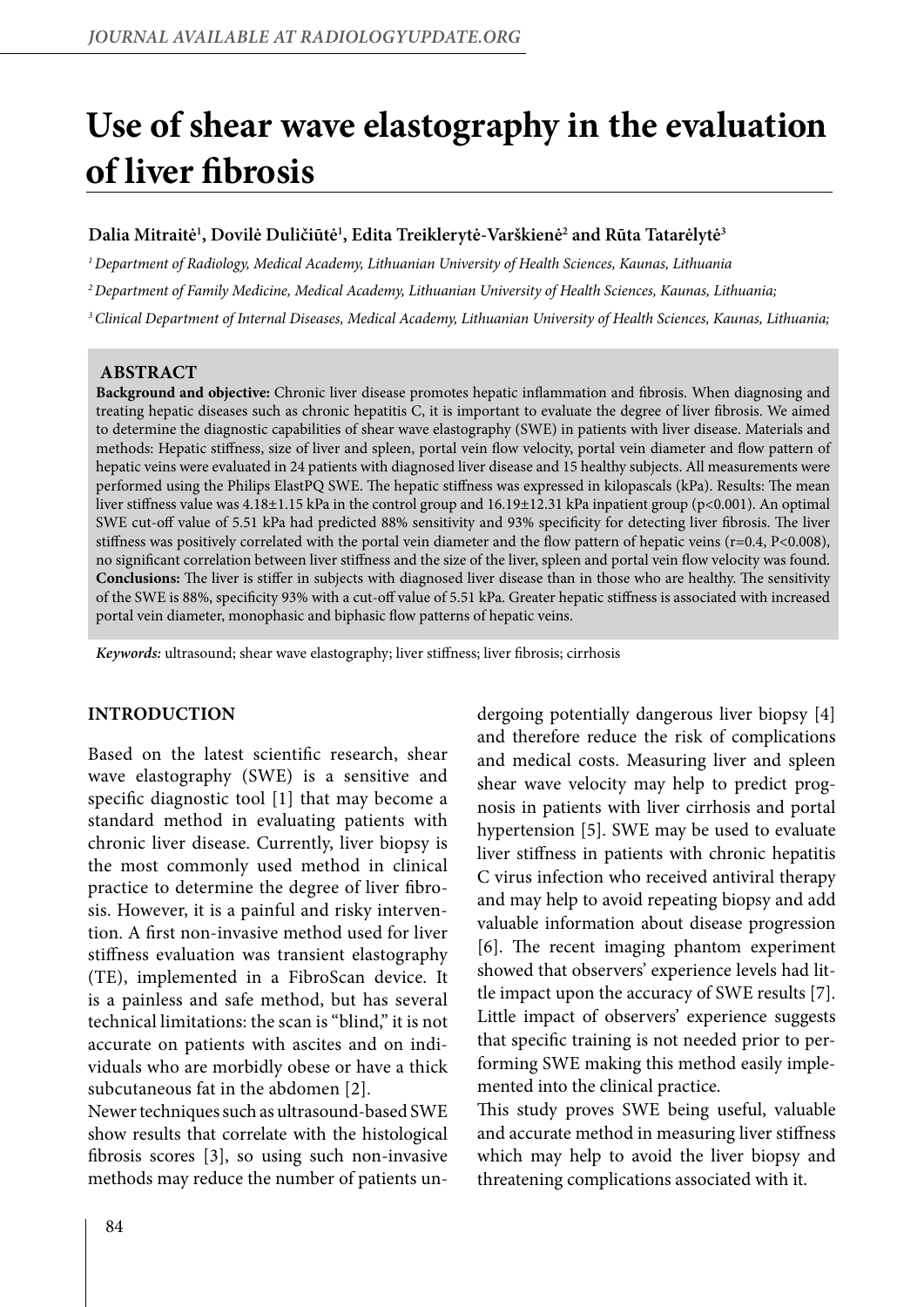# **MATERIALS AND METHODS**

The study protocol was approved by the local institutional ethics committee. Before the start of the study, written informed consent was obtained from all participants. Between March and December of 2016, we examined 39 subjects. The patient group consisted of subjects with diagnosed cirrhosis and another liver disease (cholecystitis, steatohepatitis, etc.). The control group consisted of apparently healthy volunteers.

All measurements were performed using Elast-PQ SWE on Philips EPIQ 7 ultrasound system. Scans were conducted by one observer with 30 years of abdominal US experience. The ultrasonographer was blinded to the subject's clinical data.

Participants were in the supine position. First, the size of the liver and spleen, portal vein flow velocity, portal vein diameter and flow pattern of hepatic veins were evaluated. Next, the liver stiffness of the right hepatic lobe was measured. The detection site was fixed at least 1.5 cm beneath the liver capsule, away from the intrahepatic vessels and gallbladder (Figure 1). When the elasticity imaging mode was selected, subjects were asked to hold the breath at mid-respiration for 3–5 s. When the region of interest (ROI) was located, the ultrasonographic initiated the SWE measurement (the median elastic modulus in kilopascals (kPa) was calculated automatically). The mean value of 10 consecutive measurements was used for statistical analysis.

We used the following values proposed by Phillips for staging liver fibrosis: no fibrosis (F0) – 2.0-4.5 kPa, normal or mild fibrosis (F0-F1) – 4.5-5.7 kPa, mild-moderate fibrosis (F2-F3) – 5.7-12.0 kPa and moderate-severe fibrosis (F3- F4) – 12.0-21.0+ [8].

To determine the diagnostic accuracy of SWE for the prediction of liver stiffness development in patients with liver disease, receiver operating characteristic (ROC) curve analysis was performed. Statistical analysis was performed using IBM SPSS statistics 24.0 software. Statistical significance was defined as p<0.05.



Figure 1. The image shows how measurements were obtained. The quadrangular white box is ROI. The median stiffness, in this case, is 3.26 kPa.

## **RESULTS**

Ultrasound examination of the abdomen was used to evaluate liver stiffness, size of the liver and spleen, portal vein flow velocity, portal vein diameter and flow pattern of hepatic veins in 39 participants. The baseline characteristics of all participants are listed in Table 1.

The mean liver stiffness value was 4.18±1.15 kPa and 16.19±12.31 kPa in control and patient group, respectively (p<0.001). In this study, the mean liver stiffness values were found to be increased inpatient group compared with the control group (p<0.001). ROC curve analysis showed that, with an optimal SWE cut-off value of 5.51 kPa, the predicted sensitivity and specificity for detecting liver fibrosis is 88% and 93%, respectively (Figure 2).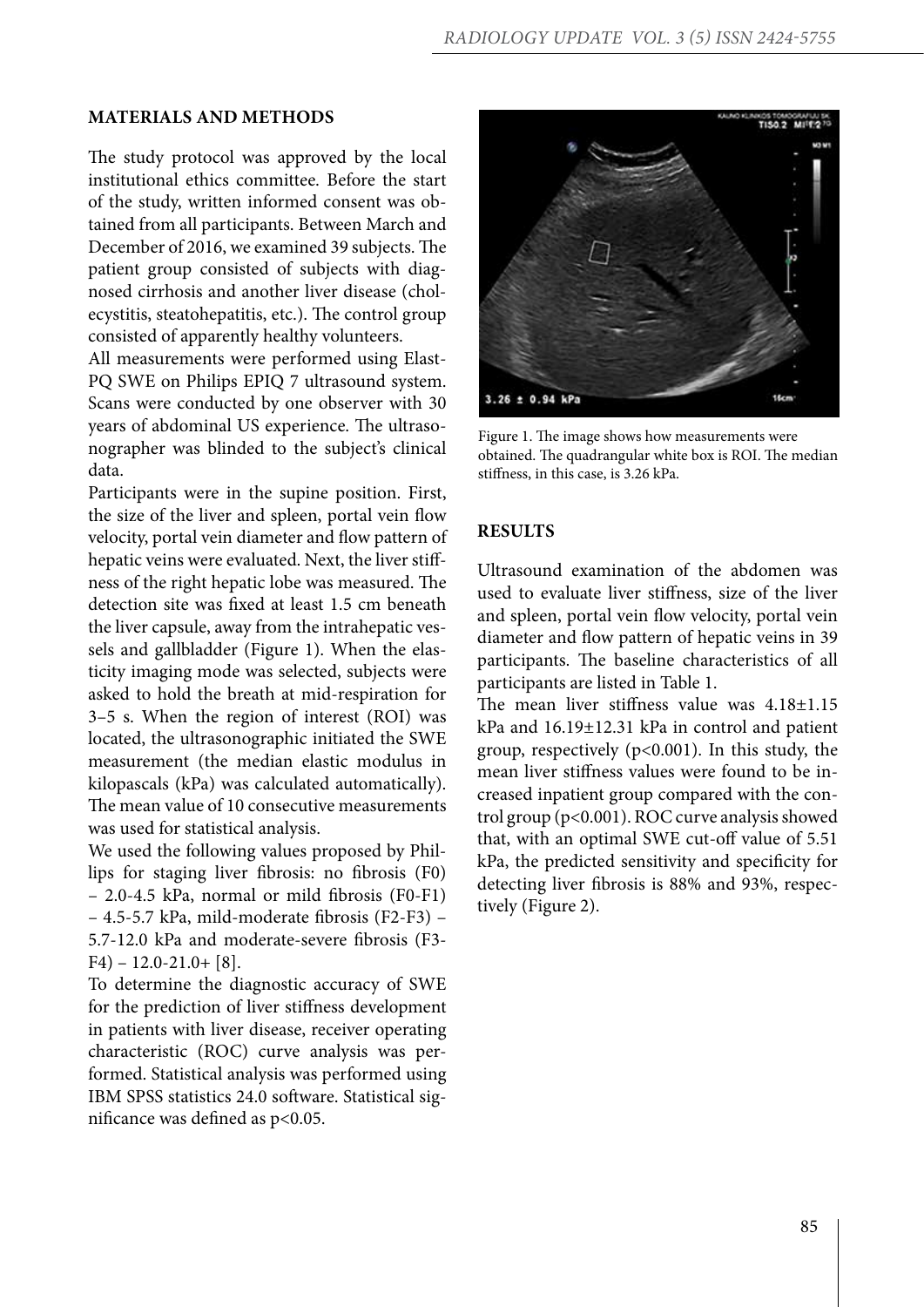| Characteristic | Control group $(n=15)$ | Patient group $(n=24)$ | P Value |
|----------------|------------------------|------------------------|---------|
| $Sex(n)^1$     |                        |                        | 0.542   |
| Female         | 6(40.0)                | 12(50.0)               |         |
| Male           | 9(60.0)                | 12(50.0)               |         |
| Age $(y)^2$    | $52.73 \pm 11.73$      | $57.21 \pm 14.42$      | 0.338   |

|  |  |  |  | Table 1. The main participants' characteristics and SWE results. |  |
|--|--|--|--|------------------------------------------------------------------|--|
|--|--|--|--|------------------------------------------------------------------|--|

*1 Data are numbers of patients or volunteers with percentages.*

*2 Data are means ± standard deviations.*

Fibroscan was performed on 3 (12.5 %) participants in the patient group. Comparing the diagnostic performance of Fibroscan and SWE, the same stage of hepatic fibrosis was found in 2 out of 3 participants, in one patient SWE showed a lower degree of fibrosis (F2-F3) than Fibroscan (F4).

lated with the portal vein diameter and the flow pattern of hepatic veins (r=0.4, P<0.008). The analysis showed that SWE is 9.87 kPa higher than the average value when hepatic vein flow pattern is biphasic and 12.28 kPa higher when monophasic. No significant correlation between liver stiffness and the size of the liver and spleen or portal vein flow velocity was found.

Liver stiffness was found to be positively corre-

**Figure 2. The performance of ElastPQ for predicting liver fibrosis.**

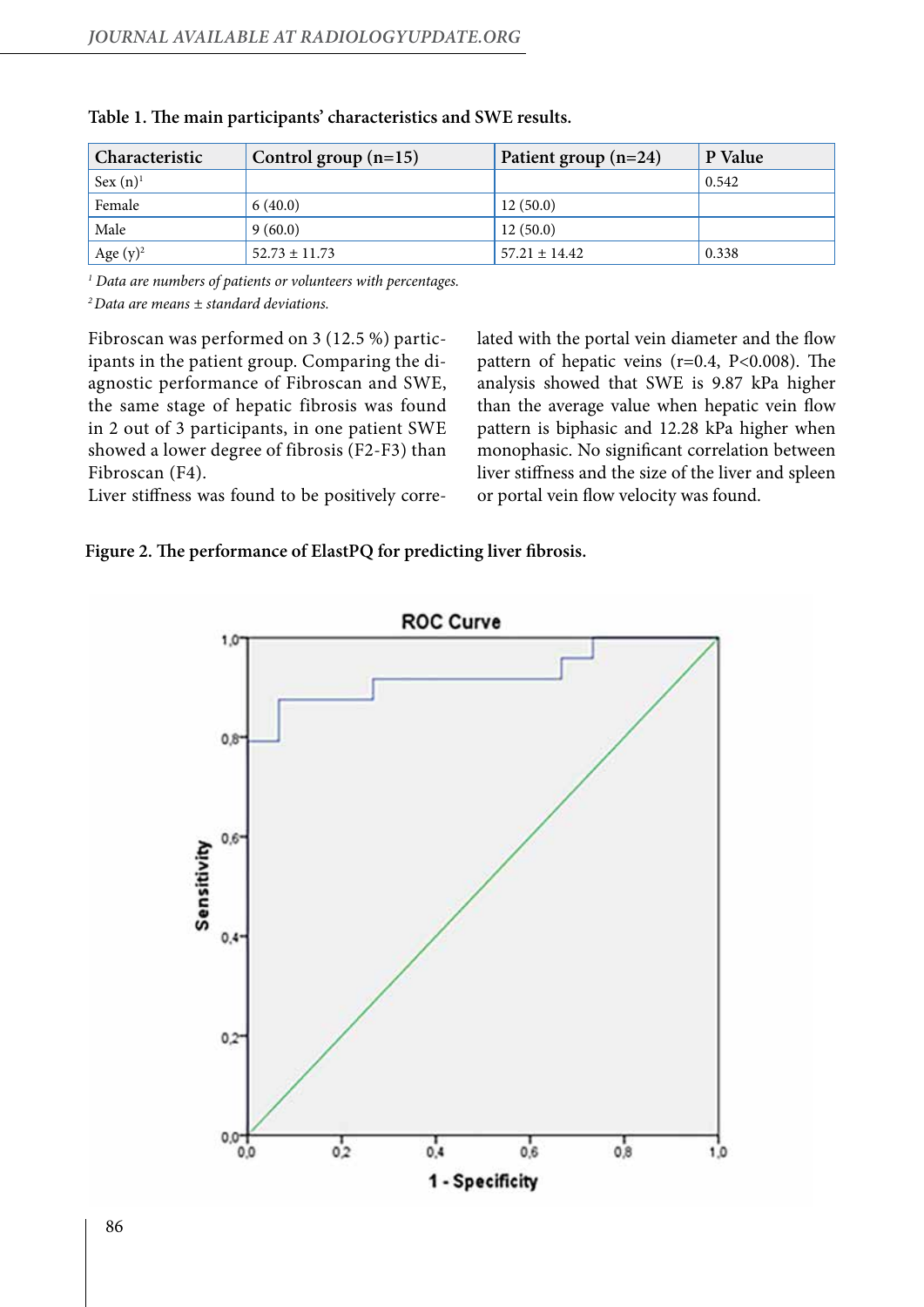## **DISCUSSION**

To our knowledge, we were first to use SWE in the evaluation of liver fibrosis in Lithuania. When we started our study, we had to obtain ten measurements to evaluate the stiffness of the liver. At mid-respiration participants were asked to hold breaths, the measurements were obtained by placing a small white box (ROI) in the right lobe of the liver. The method is simplified now because it's enough to put an ROI box on site once and obtain all ten measurements within. This makes the scan much faster and easier to perform.

One of the limitations of our study was that only a few patients that we examined underwent Fibroscan testing before. There is no database where the results of TE are registered in our clinic so we couldn't confidently compare TE and SWE results. However, TE demonstrated more severe liver fibrosis than SWE in 1 patient. Based on a single case, we cannot make any conclusions, but it may be explained by studies performed on elasticity phantoms that found TE to be better at soft and hard tissues comparing with SWE, both were found equally good at intermediate levels of elasticity [9]. Another study that compared ElastPQ (the same SWE method that we used) and TE results found similar accuracy for staging liver fibrosis [10].

Comparing SWE and TE, an observer who uses SWE has more influence on final results as he or she can exclude several measurements. In contrast, the exclusion is not available in Fibroscan [11]. That may be one of the reasons why the mean stiffness values in control groups vary in different studies. The mean liver stiffness value in our control group was 4.18±1.15 kPa. However, research with a larger sample found it to be higher (5.49  $\pm$  1.59 kPa). They have also found it to be higher in men than in women [12]. However, several studies found it to be less than four kPa in the control group [13, 14].

The fact that liver stiffness was found to be positively correlated with the flow pattern of hepatic veins and the portal vein diameter is not surprising as liver fibrosis is associated with increased portal vein diameter and changing of the flow pattern of hepatic veins into the biphasic and monophasic as fibrosis progresses. In contrast, typical hepatic venous waveform shows a triphasic pattern. No association with liver and splenic size may be explained due to the small sample and the fact that more than half of the subjects inpatient group (58.3%) had mild-moderate fibrosis or no fibrosis (<12 kPa).

## **CONCLUSIONS**

SWE is a promising method to diagnose liver fibrosis that has the potential to replace liver biopsy, although more extensive prospective studies are needed to define the role of SWE in liver fibrosis staging.

Funding: This research received no external funding.

Conflicts of Interest: The authors declare no conflict of interest.